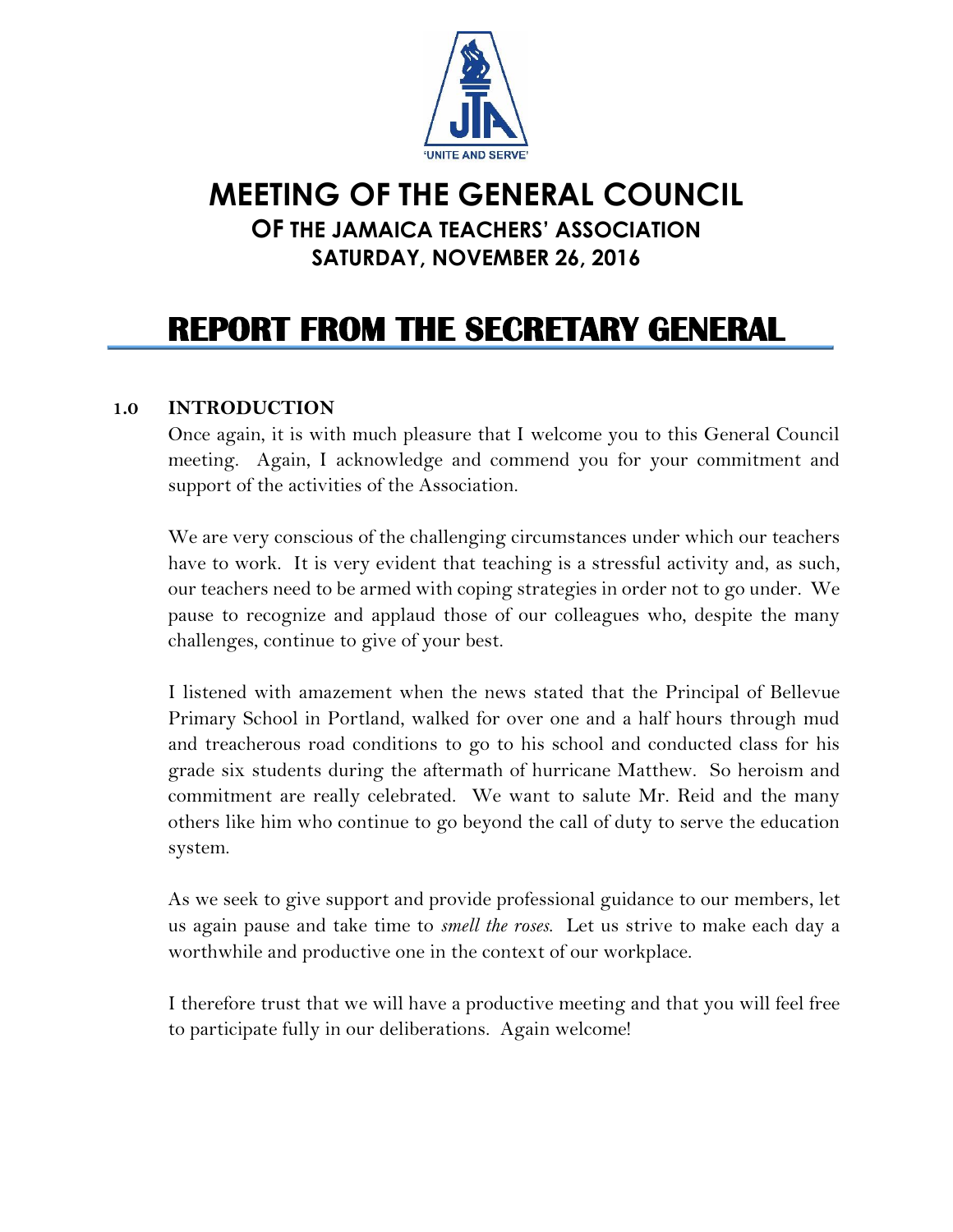#### **2.0 SALARIES AND CONDITIONS OF SERVICE**

#### **2.1 50% Refund of Tuition**

This activity is an ongoing one and the Ministry of Education has reported that they have paid all outstanding amounts up to the end of October 2016.

#### **2.2 Tertiary Grant**

All matters relative to the first tranche is now behind us and our focus is on processing and recommending to the Ministry of Education, the persons who have qualified to benefit from this grant. We received 259 applications. It must be pointed out that too many of our children are enrolled in programmes that are not accredited.

It is our intention for the payment of this \$1.5M grant to be made to all beneficiaries by the end of this semester.

# **2.3 Settlement of Outstanding Issues from the 2015-2017 Heads of Agreement**

This matter is work in progress. Admittedly, the process is slow. We should note that all unresolved matters will be placed back on our 2017- 2019 Claim and these will have to be cleared before negotiation can be completed.

#### **2.4 Pension Reform**

We have seen Pension Reform written as one of the conditions of the recently signed Precautionary Standby Agreement (PSA) that the Government reached with the International Monetary Fund (IMF). The document explicitly states that it:

- becomes effective April 1, 2017
- raises the retirement age to  $65$
- requires a  $5\%$  mandatory contribution by workers
- $\bullet$  lowers the benefit accrual rate to 1.8%

We have written to the Minister of State in the Ministry of Finance and the Public Service as well as shared with Ministers Reid and Green the Association's position which is essentially requesting a phased-in over a period of five (5) years for teachers. We are aware of the efforts of the Joint Confederation of Trade Unions to get the Prime Minister and his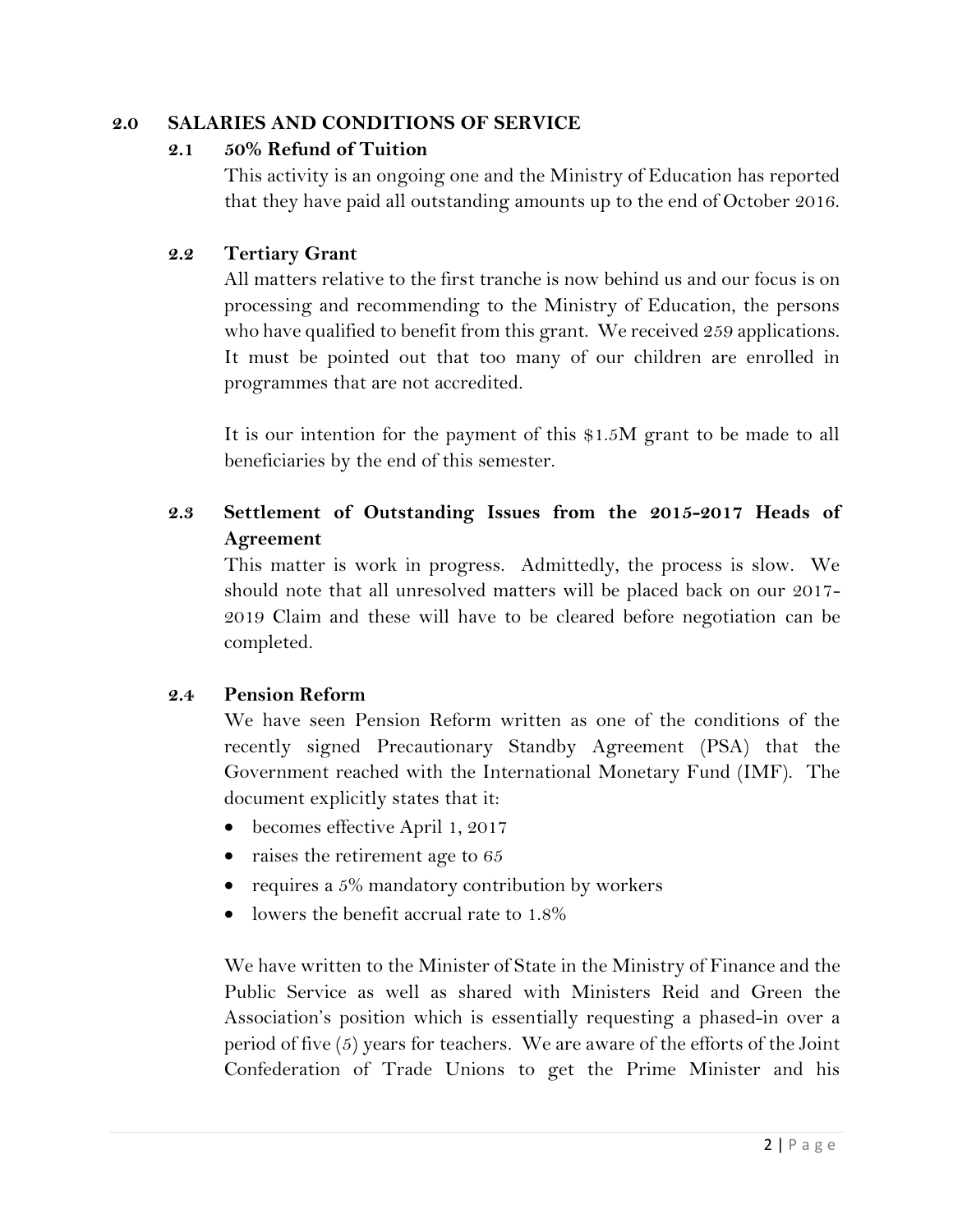Government to listen to and address the concerns that public Sector workers have.

# **2.5 Submission of the Association's Draft Claim for the 2017-2019 Contract Period**

This Council will examine and approve the Claim on behalf of the Association for the 2017-2019 contract period which will be submitted to the Ministry of Finance and the Public Service before December 31, 2016.

#### **3.0 NATIONAL COLLEGE ON EDUCATIONAL LEADERSHIP (N.C.E.L.)**

The issue of Principals' permanent appointment relative to the National College on Educational Leadership took a new twist recently, when the Minister of Education wrote to the Teachers' Service Commission to state that permanently appointed principals who move from a lower grade school to a higher grade one and have not completed the NCEL training will not be appointed permanently. This position is totally unacceptable and the Association has communicated this position to the Minister. We are in the process of working out a solution to the issue with him.

#### **4.0 THE NEW NATIONAL STANDARDS CURRICULUM**

The Association has placed before the Minister and the Ministry of Education the concerns that members have expressed pertaining to the implementation of the new curriculum. There are promises made by the Ministry to review the implementation process and to share with the JTA what the approach going forward will be.

#### **5.0 TEACHER UPPGRADING EXERCISE**

We have shared concerns raised by some of our members who are involved in this exercise with the Ministry of Education. They have promised to look into the matter and we await their feedback at our next meeting (JTA/MOE).

#### **6.0 NEW TEACHERS' SERMINARS**

The Association has staged a successful set of New Teachers' Seminars. We have seen increased numbers, as well as a positive outlook towards the activity this year. The future seems bright with these *"bright-looking"* new recruits. The Association must ensure that most of them become members.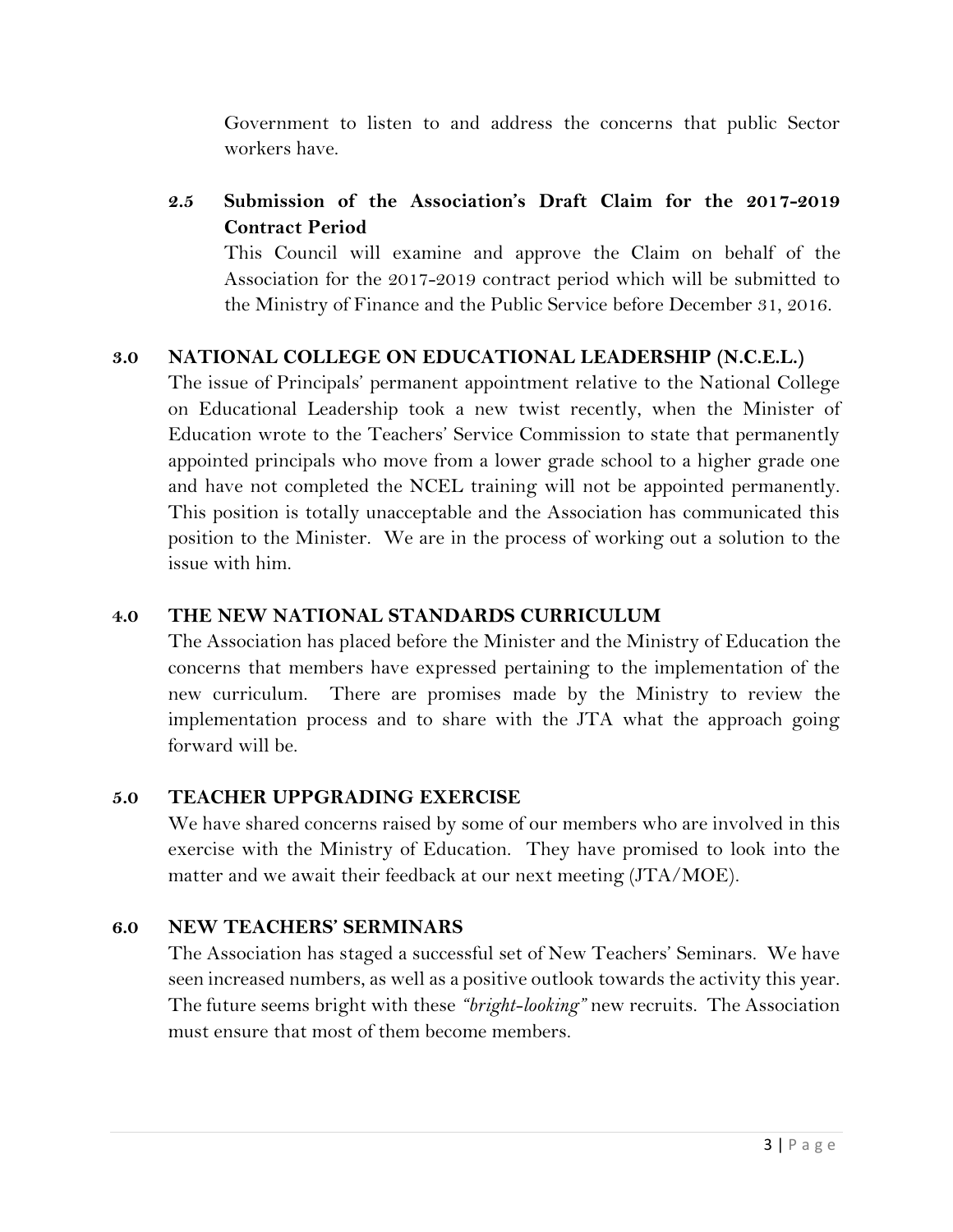| The attendance was as follows: |     |
|--------------------------------|-----|
| South East                     | 120 |
| South Central                  | 148 |
| West                           | 109 |
| North East                     | 48  |

#### **7.0 LEADERSHIP WORKSHOPS**

These were held in all regions. They all proved to be very successful.

| $\bullet$ | South East     | 61  |
|-----------|----------------|-----|
| $\bullet$ | South Central  | 68  |
|           | $\bullet$ West | .51 |
|           | • North East   | 45  |

#### **8.0 CONTACT TEACHERS SEMINARS**

These were held in all regions except the South East Region. It was agreed that the focus this year would be on Contact Teachers with two (2) and under years of service. The attendance for this activity was as follows:

| $\bullet$ | North East            | 38 |
|-----------|-----------------------|----|
|           | $\mathbf{1}$ $\alpha$ |    |

South Central - 57  $\bullet$  West  $-37$ 

# **9.0 HALF YEARLY MEETINGS**

All parishes except St. Andrew would have had their Half-Yearly meeting. The feedback indicated that, while the attendance figures were not always high, the quality of the meetings was very good. Most parishes made an effort to have a presentation made on health-related issues with stress taking prominence. We applaud our Parish Leaders.

It should be noted that all parishes have received the first tranche of their subsidy.

#### **10.0 ROLL OF HONOUR**

The presentation ceremony for the 2016 Roll of Honour Award will be held on Tuesday, November 29, 2016 at the Jamaica Pegasus Hotel, beginning at 7:00 p.m. the recipient will be Past President and Retired Regional Officer Mr. Juno Gayle. Dr. Henry Lowe will be the Guest Speaker.

We are looking forward to an impressive ceremony and your attendance is required if we are to achieve this objective.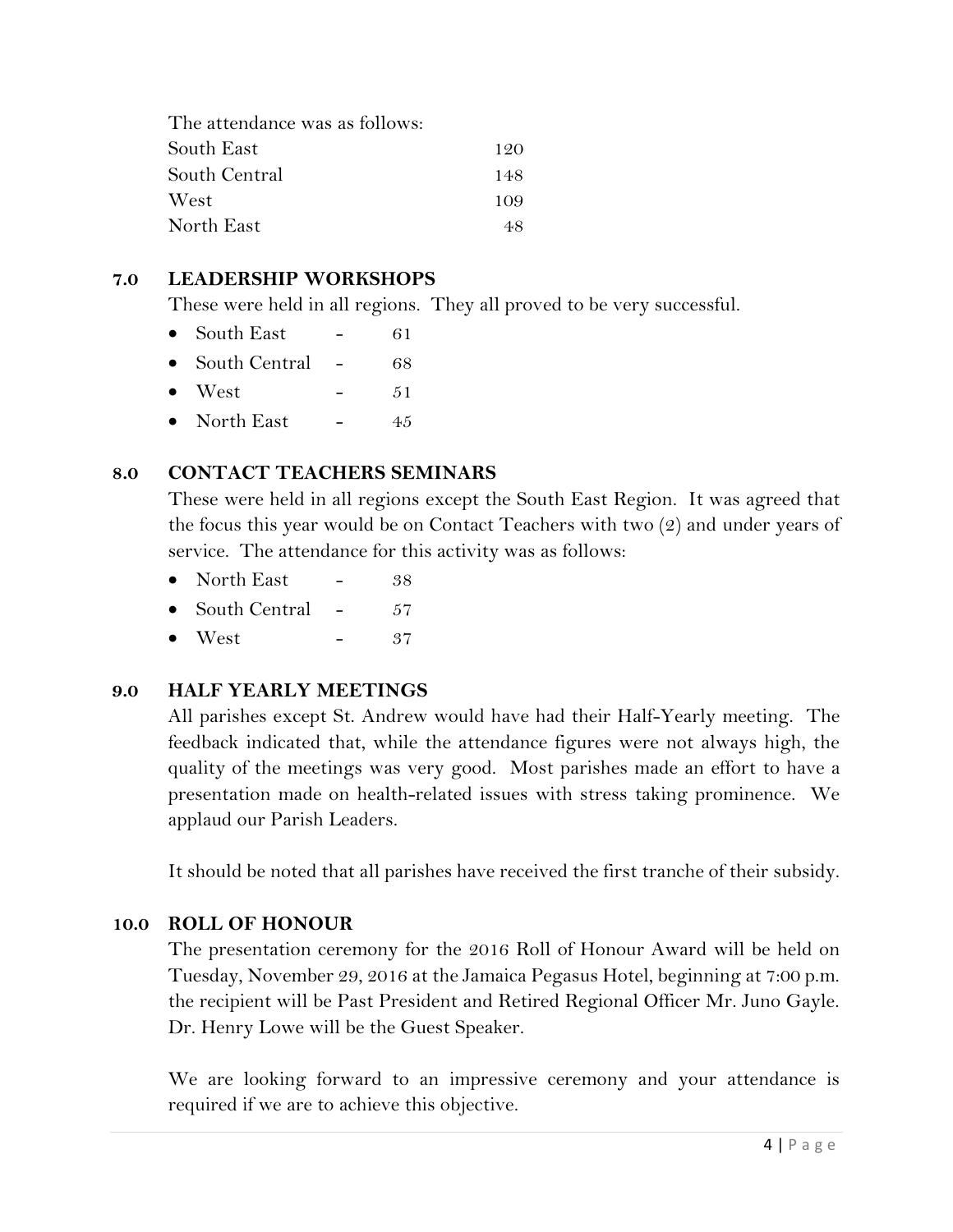#### **11.0 MEMBERSHIP CARDS**

The commitment to provide our members with a suitable membership card remains our goal but, as we go along, we realize that to produce the card with a photograph is proving more challenging. Conscious of this, Central Executive voted, in October, for the production of these cards without photographs. I have brought back the issue on the table and would like General Council to ratify this decision.

As we speak, the process of collating the required data is ongoing. We would like to have cards out early in the New Year.

#### **12.0 FRAUD-RELATED ISSUE**

Efforts have been made, mainly through Trustee and Property Chairman, Ray Howell, to identify the properties granted to us through the Courts with a view to possessing and securing them. We are working with our attorney to expedite the process.

#### **13.0 GIFT OF SPECIAL EDUCATION BOOKS**

The Association has benefitted from a gift of approximately 200 Special Education books. These books came from Dr. Ladkar from Nova Souteastern University who having retired, shared much of his vast collection with Church Teachers' College and the JTA. Thanks to Dr. Polly Bowes-Howell and Church Teachers' College who made this possible. Our library stock will be greatly enhanced.

#### **14.0 NETBALL RALLY**

Our annual Netball Rally was held on Saturday, November 19, 2016 at the Manchester High School in Mandeville. Seven parishes participated. Congratulations to Manchester who emerged champions. St. Catherine was second and Westmoreland was third. Special commendation to Portland who braved the weather and transportation challenges to participate.

A big thank you to Miss Claudia McLean, Mr. Colin Spence and the organizers for a great day of fun and relaxation.

#### **15.0 HAITI APPLEAL FUND**

The Association launched an appeal to collect funds within our education institutions to assist Haiti in the aftermath of Hurricane Matthew. To date, we have collected approximately One Hundred and Ten Thousand Dollars (\$110,000.00). In addition, the Association will be contributing Two Thousand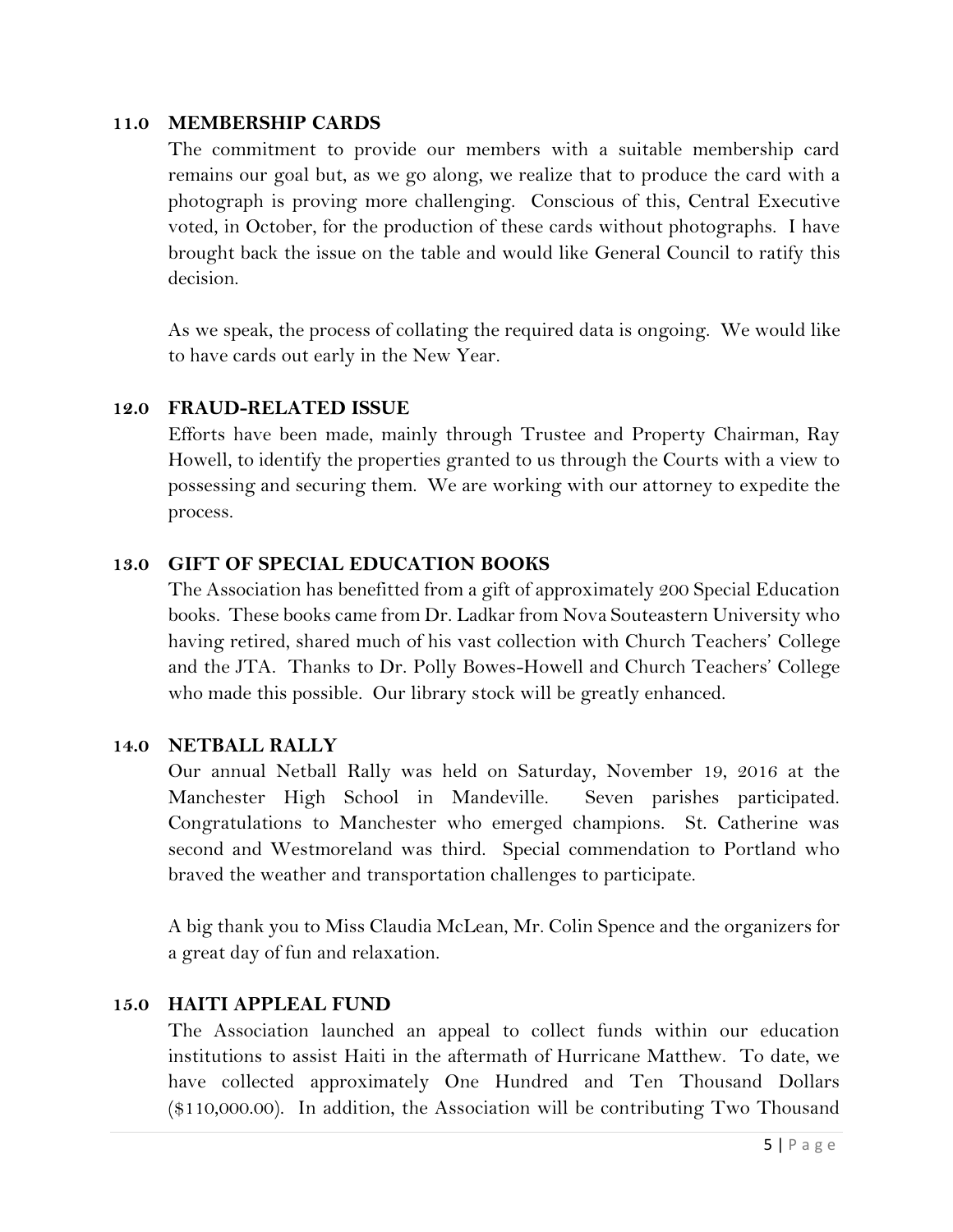United States Dollars (US\$2,000.00) to the cause. We wish to thank all our institutions that participated in this act of kindness and care.

# **16.0 BURSARS APPRECIATION LUNCHEON**

We are in the process of planning an Appreciation Luncheon for Bursars who remit membership dues to the Association. This is scheduled to be held at RIU, Ocho Rios, on Thursday, December 8, 2016. The response so far is somewhat low and this would have implication for whether or not the activity will happen.

# **17.0 TOURS**

All tours were placed on hold pending the receipt of Financial Statements for Canada, 2015 Disney World, March 2016 and China, July/August 2016 Tours, as well as the development of protocol for tours. We will submit, for your approval, the Protocol for Tours.

# **18.0 CLAIM FROM THE B.I.T.U.**

The Association has received a Claim from the Bustamante Industrial Trade Union on behalf of the Clerical, Accounting, Ancillary and Security Staff for the 2016- 2018 contract period. We have since had a clarification meeting and we hope that we can complete negotiations within a relatively short time.

# **19.0 CARIBBEAN UNION OF TEACHERS MATTERS**

Our President and Deputy Secretary General, Administration, HR and Finance will be attending an Education Conference and in St. Vincent and the Grenadines, December 12 – 16, 2016.

# **20.0 SPECIAL I.L.O. TRAINING**

Dr. Mark Nicely participated in an International Labour Standards and Corporate Social Responsibility Training Course at ILO Headquarters, Turin, Italy, November 21 – 25, 2016. He was a participant representing the Joint Confederation of Trade Unions (JCTU).

# **21.0 ANNUAL GENERAL STAFF RETREAT**

The Annual General Staff Retreat is scheduled to be held at the Royalton Hotel, Trelawny, December 1-3, 2016.